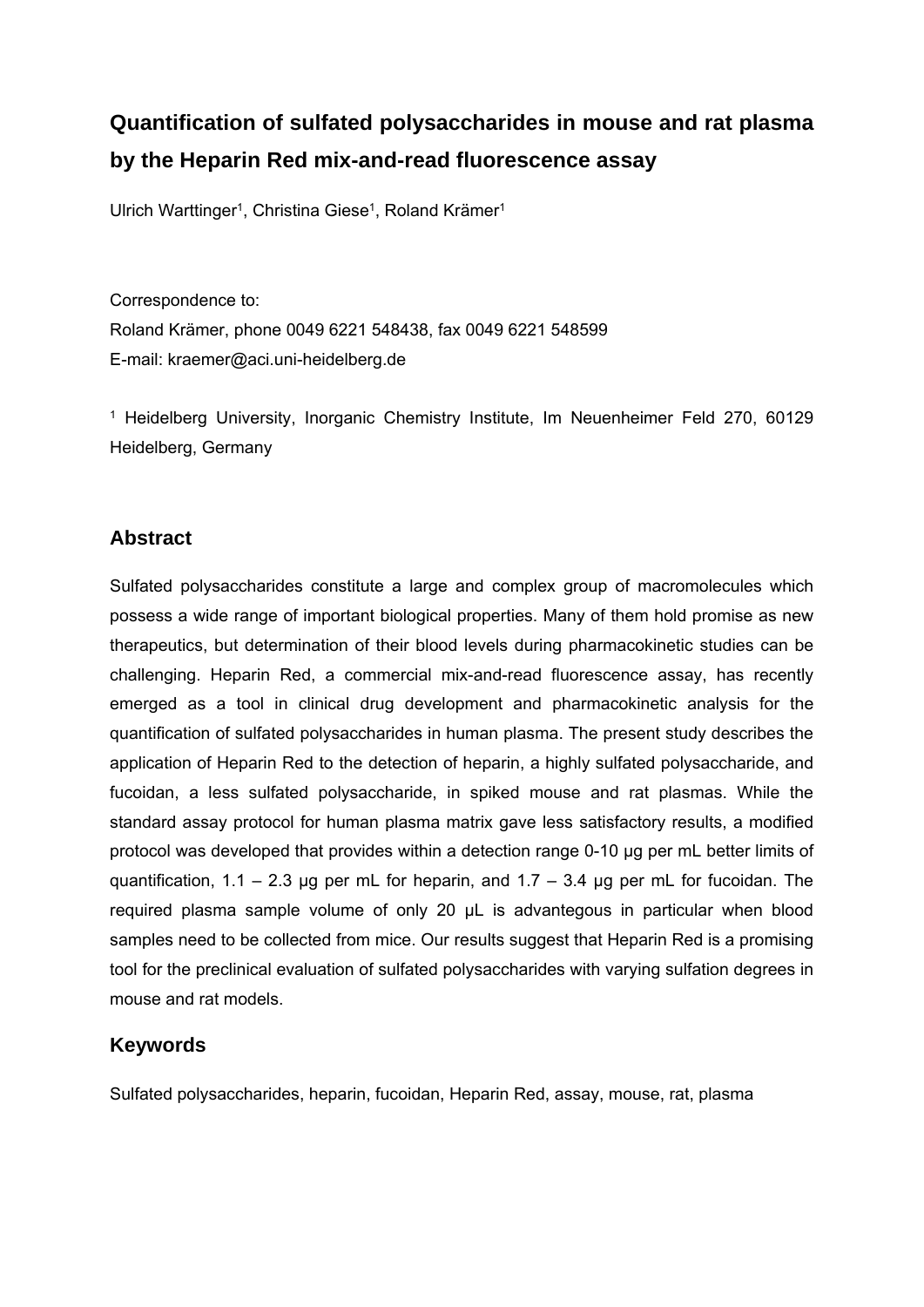#### **Introduction**

Sulfated polysaccharides constitute a large and complex group of macromolecules known to possess a wide range of important biological properties. Heparin (scheme 3, left), a naturally occuring, polydisperse polysaccharide belonging to the glycosaminoglycan family, is of tremendous clinical importance as an anticoagulant drug. It has long been known to have biological effects that are unrelated to its anticoagulant activity, and there has been a recent burgeoning of interest in therapeutic applications of heparins and related sulfated polysaccharides beyond anticoagulant activity.[1,2]

Examples of "non-anticoagulant" sulfated polysaccharides in advanced clinical trials include tafoxiparin [3] (a chemically modified heparin, used for the treatment of prolonged labour), sevuparin [4] (a chemically modified heparin, treatment for sickle cell disease), muparfostat [5] (synthetic sulfated pentasaccharide, liver cancer), pixatimod [6] (highly sulfated synthetic tetrasaccharide, solid tumors), roneparstat [7] (chemically modified heparin, advanced multiple myeloma) and ibsolvmir [8] (dextran sulfate, preventing rejection of transplanted pancreatic islet cells in diabetes patients). Many more sulfated polysaccharides that hold promise as new therapeutics are in earlier or later stages of pre-clinical development, as highlighted by recent reviews.[9-12] For example, algae-derived polysaccharides such as fucoidans (scheme 3, right) have an attractive array of biological activities with potential health benefits.[13-14]

For both clinical and preclinical drug development, pharmacokinetic analysis needs to be considered. A fundamental requirement for understanding the pharmacokinetics of sulfated polysaccharides is the availability of robust analytical methods, in particular for determining the blood levels of the target compound. The structural complexity makes the quantification of sulfated polysaccharides in complex matrices such as blood plasma challenging, in particular if the compounds lack siginificant anticoagulant activity so that the clinically established, indirect heparin assays based on interaction with coagulation factors are not sufficiently sensitive. Methods based on isolation of the sulfated polysaccharides or  $-$  if available - enzyme linked immunosorbent assays involve tedious, time consuming multistep protocols and are not first choice for the analysis of large sample numbers in preclinical or clinical trials.

The drawbacks of analytical methods for sulfated polysaccharides have stimulated the development of simple direct detection methods with cationic dyes that change absorbance or fluorescence upon binding of the polyanionic target. [15] Very few such dye-based assays, however, are commercially and widely available to a broad community of researchers and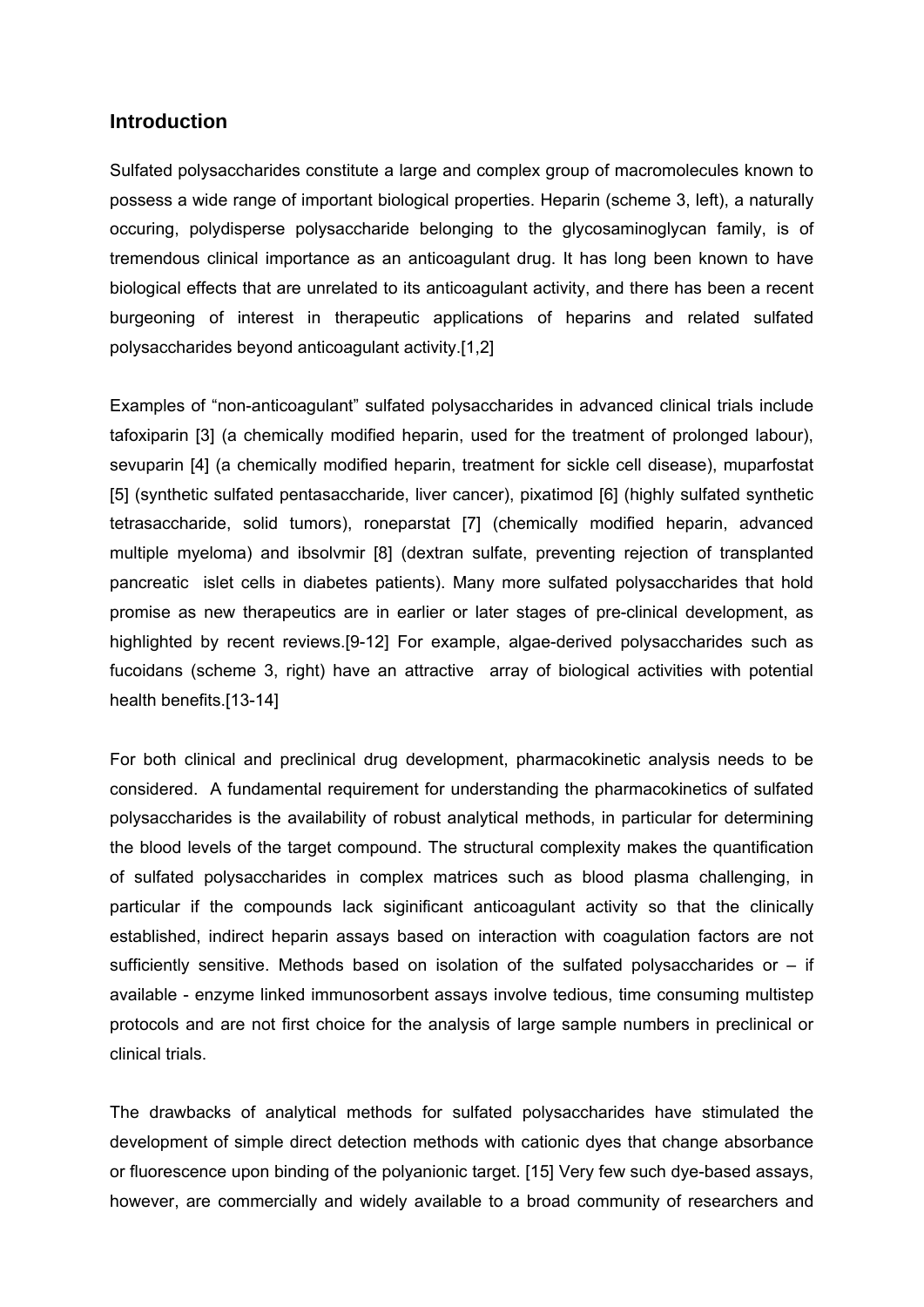clinicians. Heparin Red is a commercial fluorescent molecular probe for the detection of sulfated polysaccharides in plasma with outstanding sensitivity in the low  $\mu$ g/mL range.[16] It is a polyamine functionalized, red-fluorescent perylene diimide derivative (scheme 1) that strongly binds polyanionic polysaccharides so that aggregation of dye molecules results in contact quenching of fluorescence (scheme 2).[17, 18]



**Scheme 1**. Structure of Heparin Red.



**Scheme 2**. Schematic representation of fluorescence quenching of the molecular probe Heparin Red in the presence of polyanionic polysaccharides.

The commercial Heparin Red Kit has been applied to the sensitive quantification in human plasma of unfractionated and low-molecular-weight heparins [19], heparin octa- and decasaccharides [19], chemically modified heparins including tafoxiparin [19], heparan sulfate [20], algae-derived fucoidans [21], carrageenan [22] and ulvan [22], and the semisynthetic polysaccharides dextran sulfate [22] and sulfated hyaluronic acid [22]. Heparin Red is used for pharmacokinetic studies in several of the abovementioned clinical trials of sulfated polysaccharide drug candidates.[23] All these applications of Heparin Red have focused so far on the human plasma matrix. For preclinical studies, mice and rats are the most widely used model organisms. Human, mouse and rat plasma differ in protein composition.[24] Human serum albumin, the most abundant plasma protein, shares only about 70% amino acid sequence homology with mouse and rat albumin.[25] Consequently, binding of small molecules and drugs to albumin and other plasma proteins can differ significantly between human and animal species.[26] Another particularity is the small body size and limited blood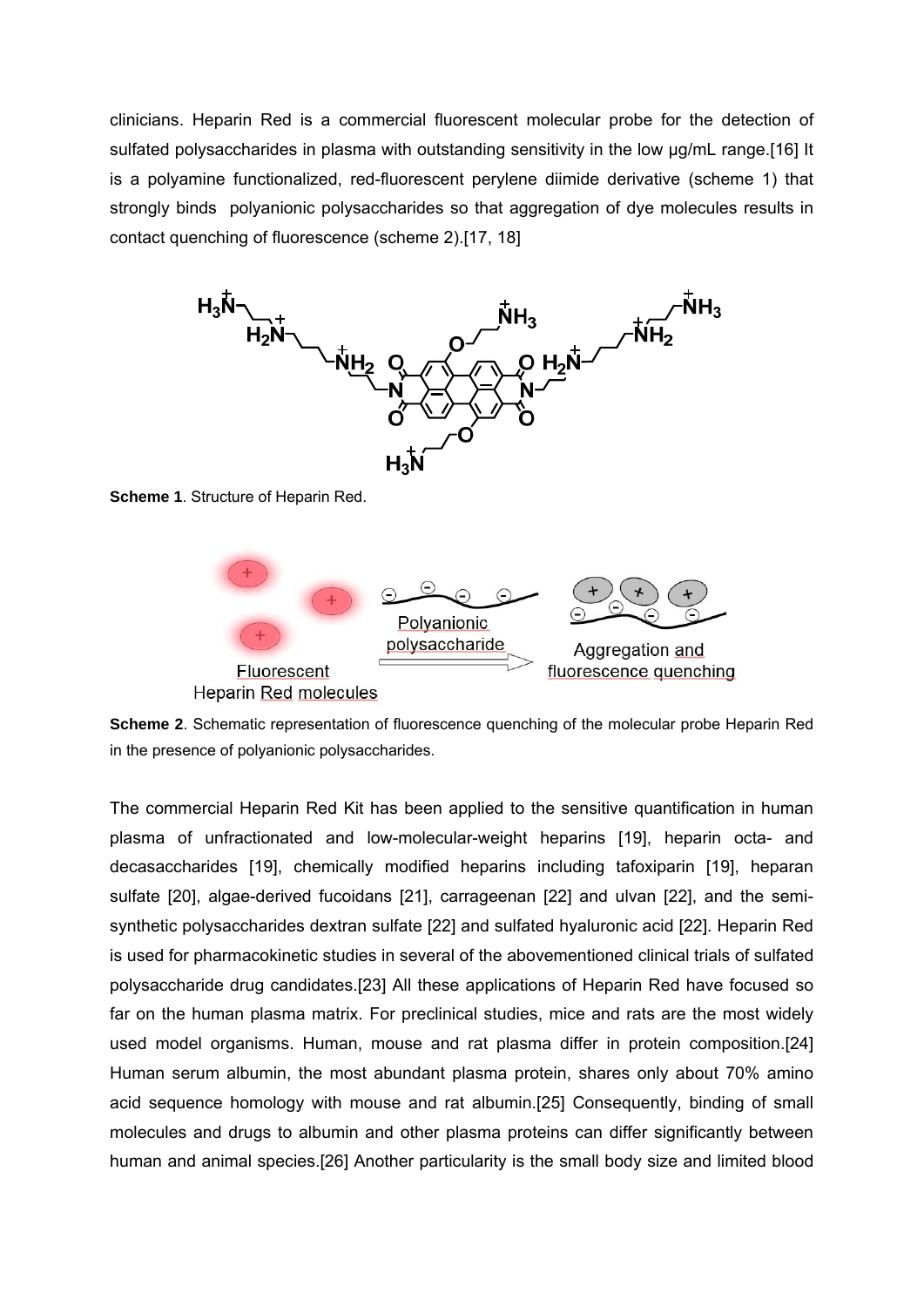volume of rats and especially mice. Quantitative assays for drug exposure that require large blood or plasma sample volumes may not comply with animal welfare guidelines.[27]

The present study describes for the first time the application the Heparin Red to the detection of sulfated polysaccharides in mouse and rat plasma. Since response of Heparin Red depends on charge density (sufation degree, respectively) and the polysaccharides species in preclinical development cover a range of charge densities, we have selected as analytical targets heparin, a highly sulfated polysaccharide having an averaged charge of about -1.8 per monosaccharide (scheme 3), and a fucoidan with -0.8 per monosaccharide, representing the less sulfated polysaccharides.



**Scheme 3**. Left: Structure of the major repeating disaccharide unit of heparin. The averaged charge density per monosaccharide is typically -1.8.[28, 29] Right: Repeating sulfated fucose unit, as present in many fucoidans. Sulfation pattern is variable, fucose may be monosulfated, disulfated or nonsulfated. The averaged charge density per monosaccharide of the fucoidan used in this study (from the brown algae species *F. vesiculosus*) is typically -0.8. [14, 21]

#### **Materials and Methods**

#### **Instrumentation**

#### *Fluorescence measurements*

Fluorescence (Heparin Red® assay) was measured with a microplate reader Biotek Synergy Mx (Biotek Instruments, Winooski, VT, USA), excitation at 570 nm, emission recorded at 605 nm, spectral band width 13.5 nm, read height of 8 mm. Sensitivity of the instrument was adjusted by setting the gain 100 for heparin detection (figure 1-4) and 120 for fucoidan detection (figure 5-8).

#### *Microplates*

For fluorescence measurements (Heparin Red® assay) 96 well microplates, polystyrene, Item No 655076, were purchased from Greiner Bio-One GmbH, Frickenhausen.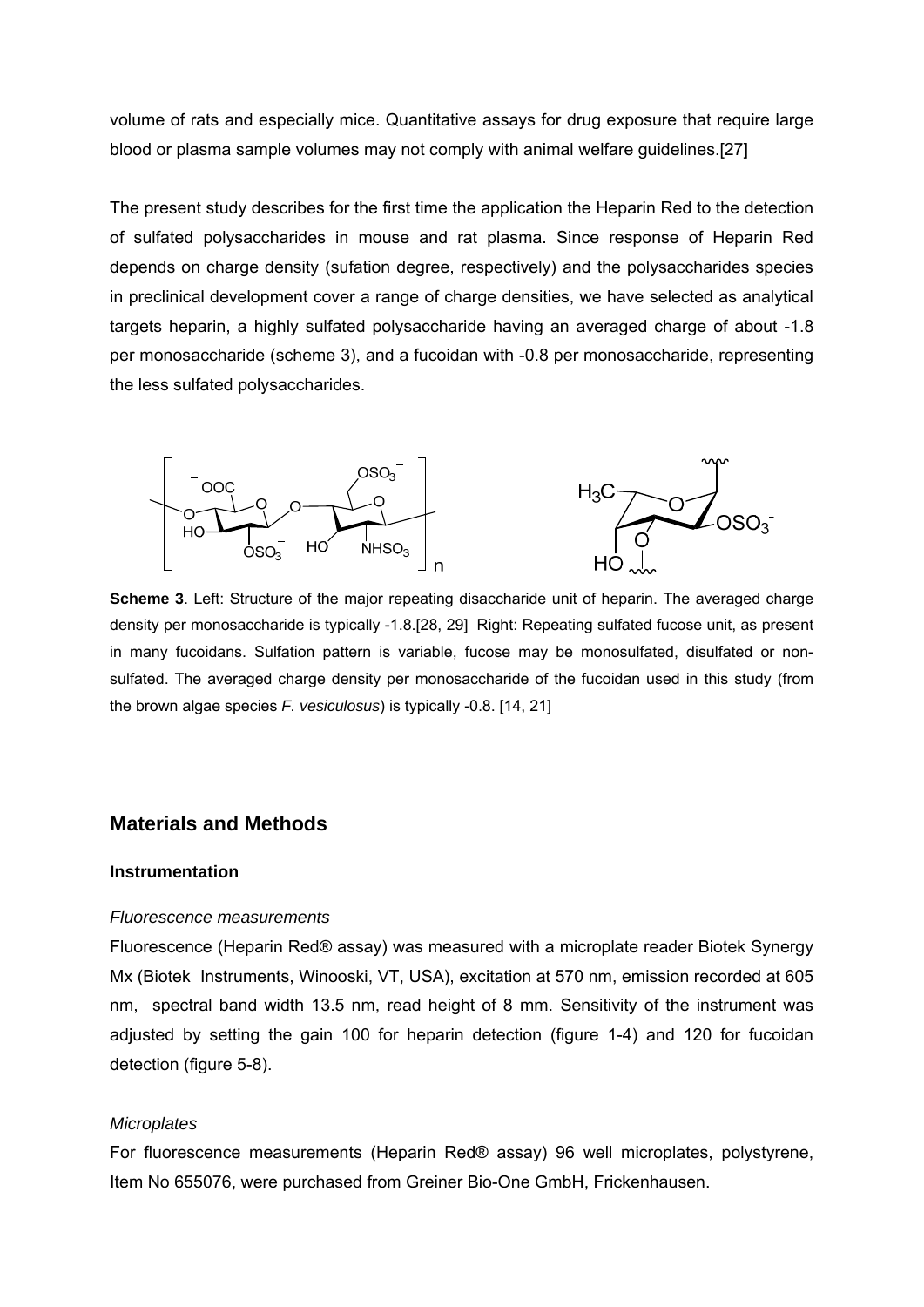#### *Pipettes*

Transferpette® 0,5-10µl, Transferpette®-8 20-200µl and Transferpette®-12 20-200µl, purchased from Brand GmbH, Wertheim. Rainin Pipettes 100-1000µl, 20-200µl, and 2-20µl purchased from Mettler Toledo, OH, USA.

#### **Reagents**

#### *Heparin Red Kit*

The Heparin Red® Kit was a gift from Redprobes UG, Münster, Germany [30]. Kit components: Heparin Red solution, Product No HR001, Lot 01-003, and Enhancer Solution.

#### *Sulfated polysaccharides*

Unfractionated heparin sodium salt from porcine intestine mucosa ("heparin"), was sourced as a solid from Sigma-Aldrich GmbH, Steinheim (product number H5515, Lot SLBK0235V, indicated potency 210 IU/mg). Fucoidan from from *Fucus vesiculosus*, purity >95%, product number F8190, Lot SLBN8754V, was purchased from Sigma-Aldrich GmbH, Steinheim.

#### *Plasma*

Pooled human plasma was prepared by mixing equal volumes of ten single-donor citrated plasmas of healthy individuals, provided by the Blood Bank of the Institute for Clinical Transfusion Medicine and Cell Therapy Heidelberg (IKTZ). Citrated mouse plasma, product number IGMS-N-N02-50, Lot Nr. 22430 (Innovative Grade, US origin) was obtained from Dunn Labortechnik GmbH, Asbach. This plasma was recovered from whole blood donations from normal healthy CD-1 mice. Citrated rat plasma "rat 1", product number RTPC07, Lot Nr. 171023-0207 was obtained from Gentaur Molecular Products, Kampenhout, Belgium. This plasma was processed from the blood of healthy Sprague Dawley rats according to the certificate of the producer Equitech-Bio Inc. Citrated rat plasma "rat 2", prepared from pooled rat (mixture of strains) blood, lyophilized, product number P2516, Lot Nr. SLBN0606V, was obtained from Sigma-Aldrich GmbH, Steinheim. This plasma was reconstituted with 1 mL water as recommended by the provider. Plasma as well as spiked plasma samples were stored at -20°C.

#### *Other*

Aqueous solutions were prepared with HPLC grade water purchased from VWR, product No 23595.328. MgCl<sub>2</sub> product number 68475, Lot Nr. 1151053, was obtained from Sigma-Aldrich GmbH, Steinheim.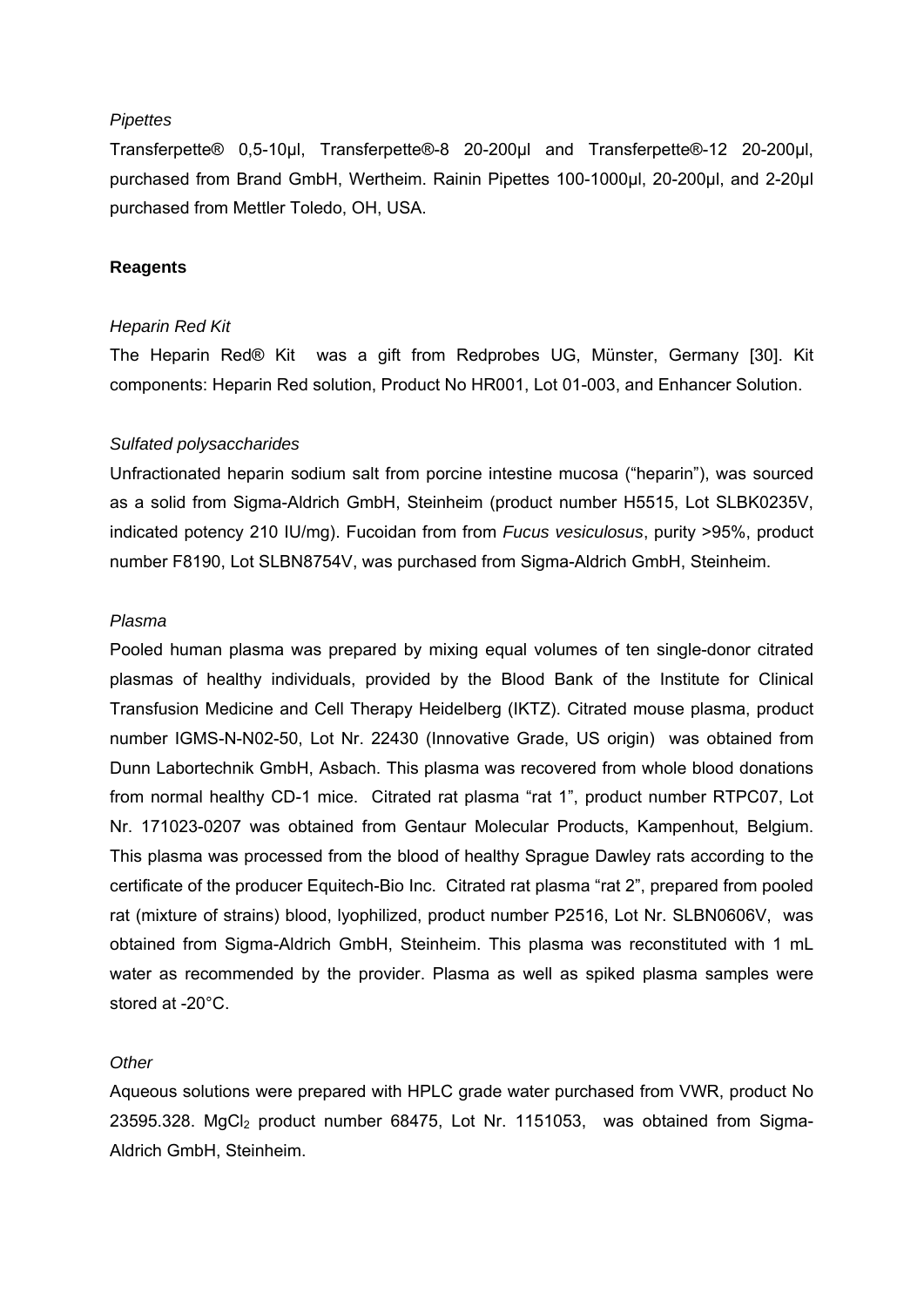#### **Methods**

#### *Heparin Red® Kit*

#### Heparin, standard protocol (figure 1, 2; table 1)

For determination of heparin in plasma samples, the protocol of the provider for a 96-well microplate assay was followed with a minor modification: The mixture of Heparin Red solution and Enhancer solution was freshly prepared in 1:90 ratio (100  $\mu$ L + 9 mL).

#### Heparin, protocol with added MgCl<sub>2</sub> (figure 3, 4; table 2)

As above, but the freshly prepared reagent mixture was 8.775 mL Enhancer solution + 225  $\mu$ L ageous MgCl<sub>2</sub> solution + 100  $\mu$ L Heparin red solution.

#### Fucoidan, modifed protocol (figure 5, 6; table 3)

For determination of fucoidan in plasma samples, the protocol was modified as follows: The Heparin Red - Enhancer mixture was freshly prepared in 1:360 ratio (25 µL + 9 mL).

Fucoidan, modifed protocol with added  $MgCl<sub>2</sub>$  (figure 7, 8; table 1)

As above, but the freshly prepared reagent mixture was 8.775 mL Enhancer solution + 225  $\mu$ L ageous MgCl<sub>2</sub> solution + 25  $\mu$ L Heparin Red solution.

All assays were continued as recommended by the protocol of the provider: 20 µL of the heparin or fucoidan spiked plasma sample was pipetted into a microplate well, followed by 80  $\mu$ l of the Heparin Red – Enhancer (MgCl<sub>2</sub>) mixture. For sample numbers > 10, a 12-channel pipette was used for addititon of the Heparin Red – Enhancer ( $MgCl<sub>2</sub>$ ) mixture. The microplate was introduced in the fluorescence reader and shaken for 3 minutes, using plate shaking function of the reader (setting "high"), followed by fluorescence measurement within 1 minute.

### *Preparation of spiked plasma samples*

Plasma samples containing defined concentrations of heparins were prepared as follows:

Aqueous solutions (2 vol%) of unfractionated heparin and fucoidan, respectively, were added too pooled human plasma to achieve a concentration of 10 µg/mL. Concentrations required for the detections were adjusted by further dilution of this 10 µg/mL stock solution with the same plasma. The spiked plasma samples were stored at -20°C and thawed at room temperature before use.

#### *Data analysis*

Data were analyzed using Excel (Microsoft Office 10). Linear regression "through origin" ( with y-intercept set to 1) was applied to the response curves in figure 2, 4, 6 and 8. Coefficients of determination  $(r^2)$  in table 1-4 were determined by linear regression.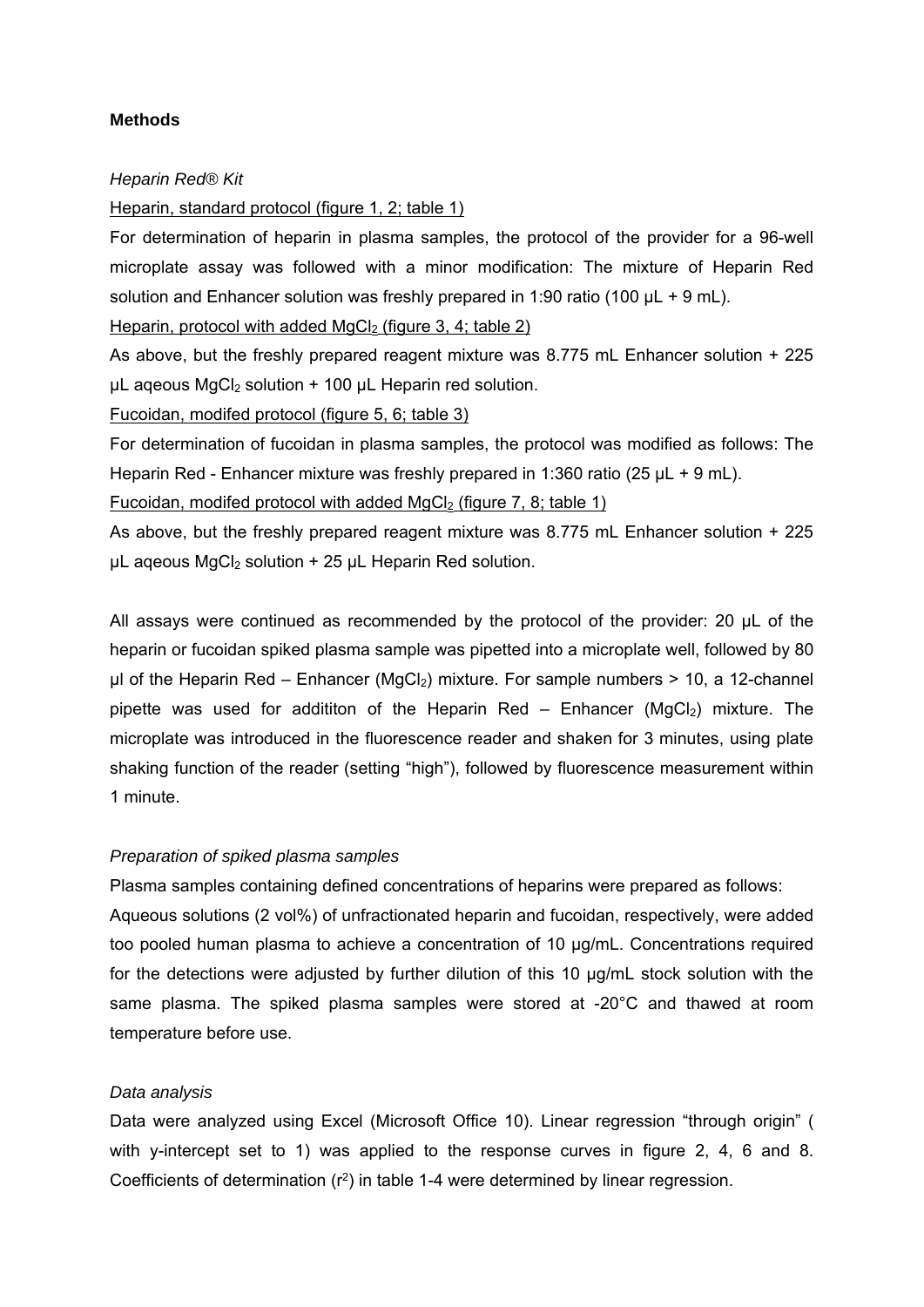## **Results and discussion**

### **Quantification of unfractionated heparin in mouse, rat and human plasma**

In a first series of measurements, the Heparin Red Kit was applied to the determination of heparin in spiked plasma matrices (mouse, rat1, rat2 and human) by following the standard protocol recommended by the provider. The fluorescence response of Heparin Red is shown in figure 1. Obviously, the fluorescence of Heparin Red in the heparin-free rodent plasmas is much lower compared with human plasma. This could be related to association of Heparin Red with a plasma component of the rodent plasmas that is not prevalent in human plasma, leading to fluorescence quenching. While the response curves for mouse and rat1 plasma are almost overlapping, the difference between the plasmas rat1 (not lyophilized; Sprague Dawley rats) and rat2 (lyophilized and reconstituted; mixture of strains) is quite significant.



**Figure 1**. Fluorescence response (605 nm emission) of Heparin Red to heparin in four different plasma matrices: mouse, rat1, rat2 and human, using the protocol recommended by the provider (20 µl plasma sample is mixed with 80 µL reagent solution in a microplate well). Heparin in µg/mL refers to the concentration in spiked plasma samples. Manually performed microplate assays, as described in the "Materials and Methods" section. Averages of duplicate determinations.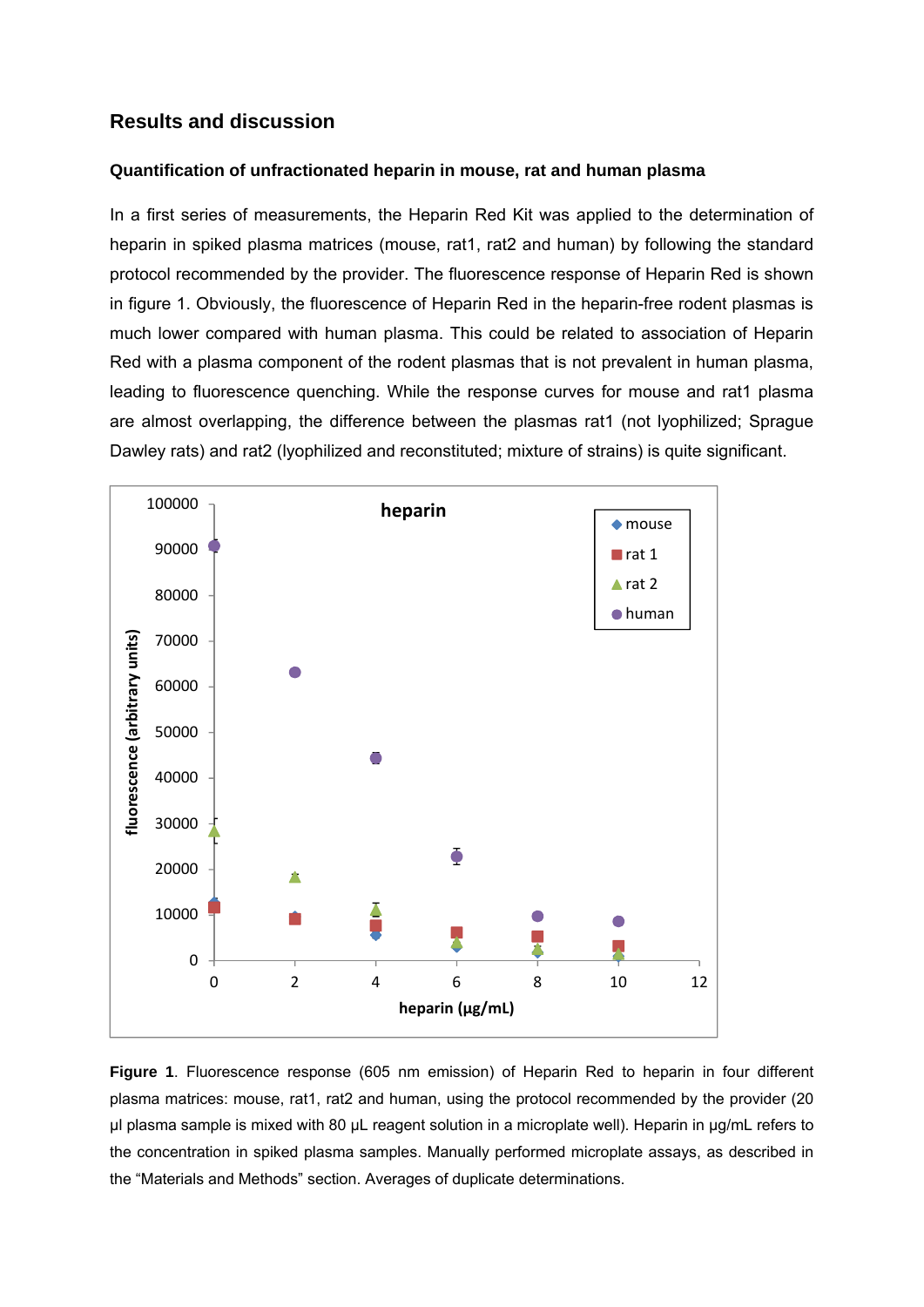In spite of very different fluorescence intensity of Heparin Red in the plasma matrices (figure 1), the *normalized* response to heparin (figure 2) is quite similar. Actually, response in the rodent plasmas is even better compared with human plasma. We speculate that fluorescence quenching of Heparin Red in the rodent plasmas is triggered by a weak, reversible interaction, and the binding equilibrium is largely shifted toward the strong complex with heparin (compare scheme 2). Moreover, human plasma proteins may bind heparin stronger [31] than rodent plasma proteins and weaken the response of Heparin Red to heparin in human plasma.



**Figure 2**. Data from figure 1, displayed as normalized fluorescence response (F/F<sub>0</sub>) of Heparin Red to heparin in the four different plasma matrices: human, mouse, rat1 and rat2. Linear regression "through origin (heparin = 0  $\mu$ g/mL; F/F<sub>0</sub> = 1)" was applied to the heparin concentration range 0-6  $\mu$ g/mL.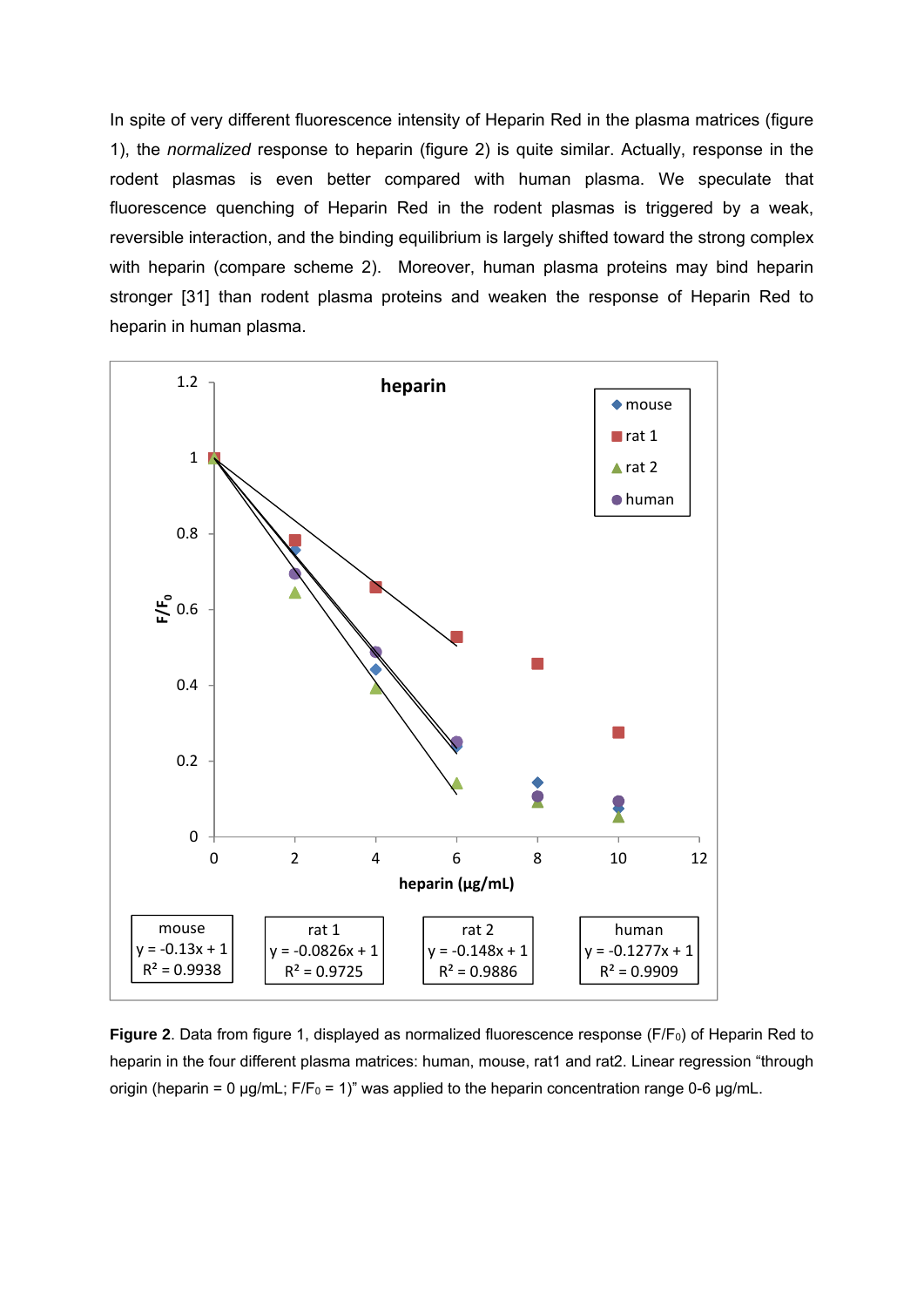The detection and quantification limits for the different plasma matrices (table 1) were determined based on signal-to-noise [32], by relating extrapolated response (linear regression "through origin" for the concentration range 0-6 µg/mL) to the standard deviation of blank samples ( $\sigma_{\text{blank}}$ ) without heparin. The limit of detection (LOD) was calculated as LOD  $= 3$   $\sigma_{\text{blank}}$  / S (S= initial slope of response curve, see figure 2) and the limit of quantification as LOQ = 10  $\sigma_{\text{blank}}$  / S.

| <b>Plasma</b>              | <b>Human</b> | <b>Mouse</b> | Rat1  | Rat <sub>2</sub> |
|----------------------------|--------------|--------------|-------|------------------|
| $\sigma_{\sf blank}$ (n=8) | 0.014        | 0.117        | 0.112 | 0.096            |
| r <sup>2</sup>             | 0.98         | 0.99         | 0.97  | 0.99             |
| $LOD$ ( $\mu$ g/mL)        | 0.33         | 2.71         | 4.06  | 1.95             |
| $LOQ$ ( $\mu$ g/mL)        | 1.11         | 9.04         | 13.54 | 6.50             |

**Table 1**. σ<sub>blank</sub>, coefficient of determination (r<sup>2</sup>), limit of detection (LOD) and limit of quantification (LOQ) for heparin in four different plasma matrices, relating to the data in figure 2. σ<sub>blank</sub> is the standard deviation of the normalized optical signal generated by the heparin-free plasma samples.  $r^2$ is the coefficient of determination obtained from linear regression (figure 2). LOD = 3  $\sigma_{\text{blank}}$  / S (S= slope of response curve, see figure 2). LOQ = 10  $\sigma_{\text{blank}}$  / S.

The low fluorescence intensity of Heparin Red in the rodent plasmas (figure 1) and poor limit of detection and quantification due to high standard deviation of blank samples (table 1) prompted us to modify the standard detection protocol by varying the composition of the reagent solution that is mixed with the plasma sample. A significant improvement was achieved by the presence of 50 mM MgCl<sub>2</sub> in the reagent solution. Fluorescence of Heparin Red in the rodent plasmas increases significantly and nearly approaches the intensity observed in human plasma (figure 3). The effect is attributed to the  $Mg^{2+}$  ions since fluorescence is not in the same way restored by 100 mM NaCl (same concentration of chloride ions). Possibly, the  $Ma^{2+}$  cations mask anionic sites of the rodent plasma component that interact with Heparin Red and trigger the fluorescence decrease.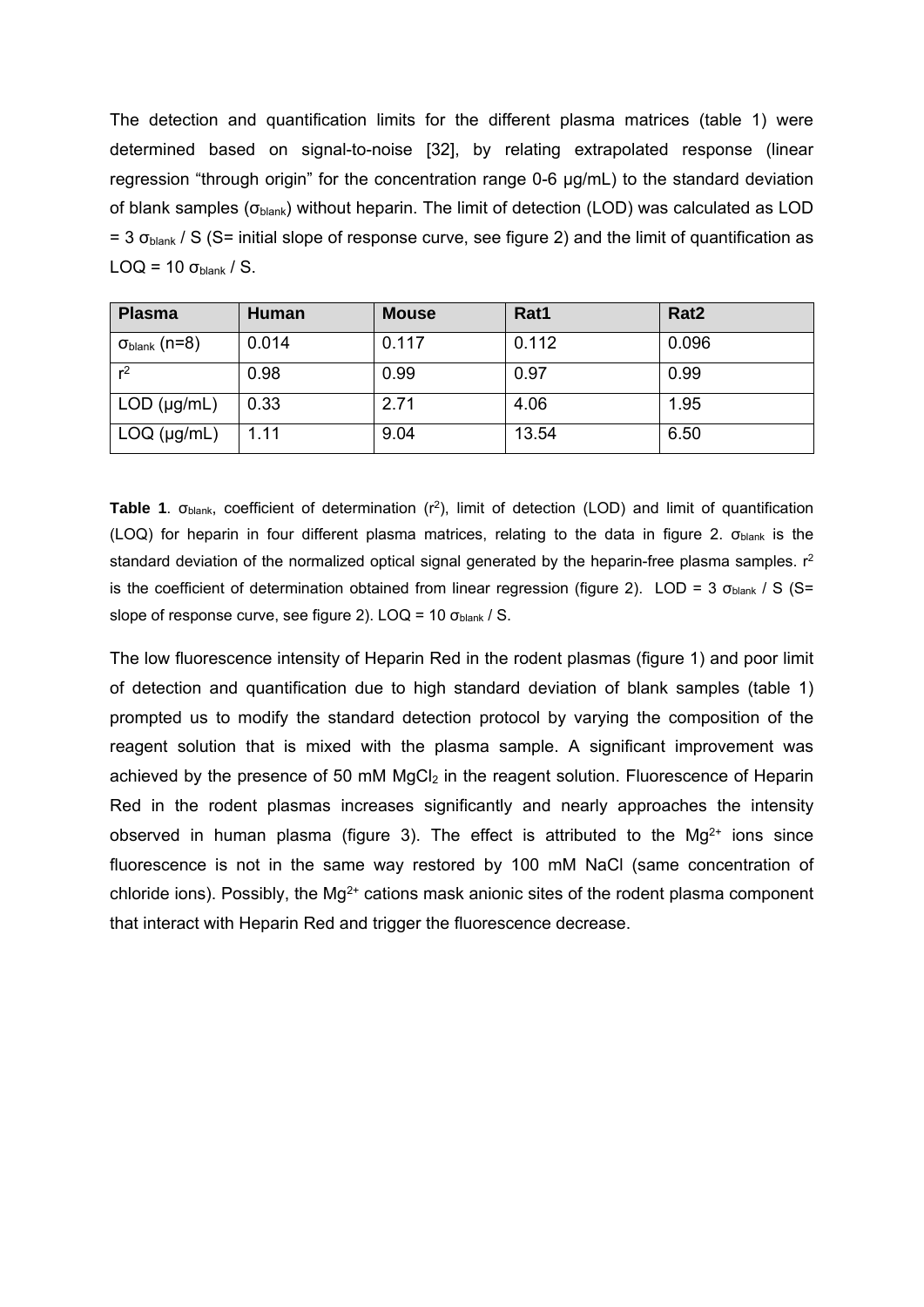

**Figure 3**. Fluorescence response (605 nm emission) of Heparin Red to heparin in four different plasma matrices: mouse, rat1, rat2 and human, using a modified protocol with a reagent solution containing 50 mM MgCl<sub>2</sub> (20 µl plasma sample is mixed with 80 µL reagent solution in a microplate well). Heparin in µg/mL refers to the concentration in spiked plasma samples. Manually performed microplate assays, as described in the "Materials and Methods" section. Averages of duplicate determinations.

Comparison of the normalized fluorescence response in the presence (figure 4) and absence (figure 2) of  $MgCl<sub>2</sub>$  indicates that the response of Heparin Red is somewhat diminished by MgCl<sub>2</sub>. Divalent magnesium ions at concentrations above the physiological level were shown to compete with high-affinity proteins for heparin binding.[33] Similarly, high Mg<sup>2+</sup> concentrations present in the assay mixture may partially mask the interaction of Heparin Red with heparin.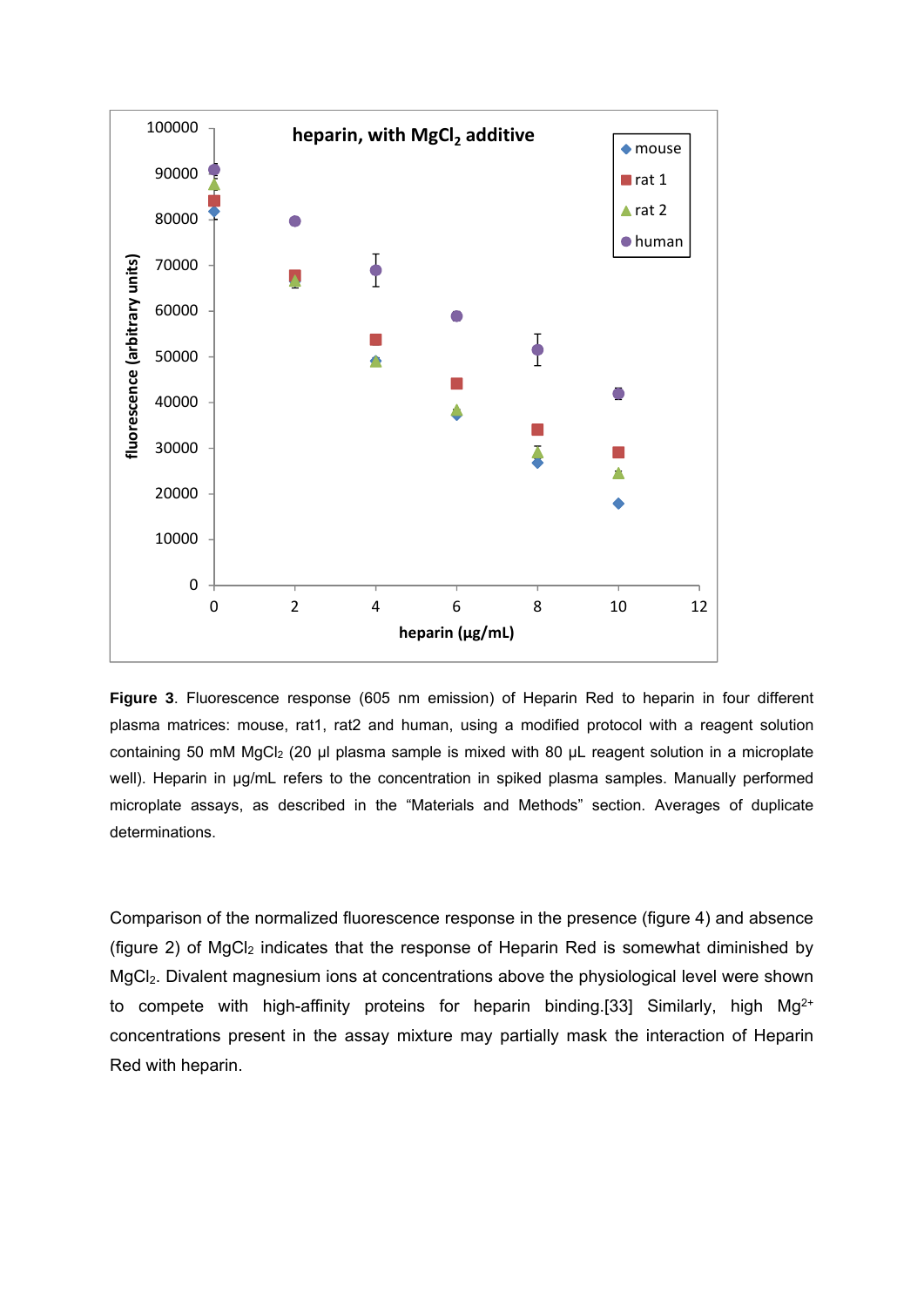

**Figure 4**. Data from figure 3, displayed as normalized fluorescence response (F/F<sub>0</sub>) of Heparin Red to heparin in the four different plasma matrices: human, mouse, rat1 and rat2. Linear regression "through origin (heparin = 0  $\mu$ g/mL; F/F<sub>0</sub> = 1)" was applied to the heparin concentration range 0-6  $\mu$ g/mL.

A major beneficial effect of the MgCl<sub>2</sub> additive is the significant reduction of the standard deviation of fluorescence in the rodent plasma blank samples in the absence of heparin. Consequently, plasma heparin LOD and LOQ, since proportional to  $\sigma_{\text{blank}}$ , are very much improved (table 2), in spite of the diminished response.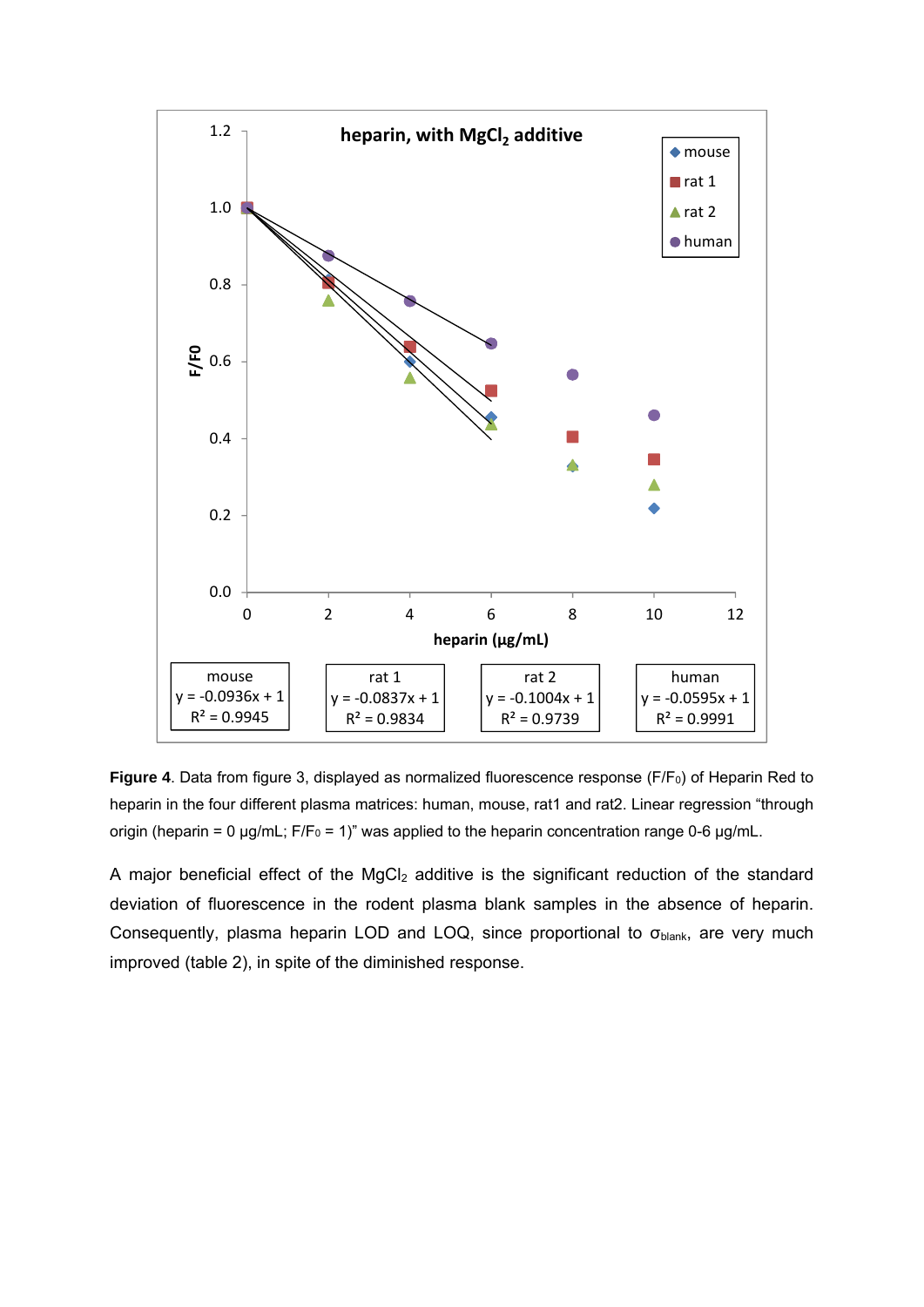| <b>Plasma</b>              | <b>Human</b> | <b>Mouse</b> | Rat1  | Rat <sub>2</sub> |
|----------------------------|--------------|--------------|-------|------------------|
| $\sigma_{\sf blank}$ (n=8) | 0.013        | 0.021        | 0.009 | 0.014            |
| r <sup>2</sup>             | 0.999        | 0.99         | 0.98  | 0.97             |
| LOD (IU/mL)                | 0.63         | 0.68         | 0.34  | 0.43             |
| LOQ (IU/mL)                | 2.10         | 2.28         | 1.12  | 1.42             |

Table 2. σ<sub>blank</sub>, coefficient of determination (r<sup>2</sup>), limit of detection (LOD) and limit of quantification (LOQ) of heparin four different plasma matrices, relating to the data in figure 4 (modified protocol). σblank is the standard deviation of the normalized optical signal generated by the heparin-free plasma samples.  $r^2$  is the coefficient of determination obtained from linear regression (figure 4). LOD = 3  $\sigma_{\text{blank}}$ / S (S= slope of response curve, see figure 4). LOQ = 10 σblank / S.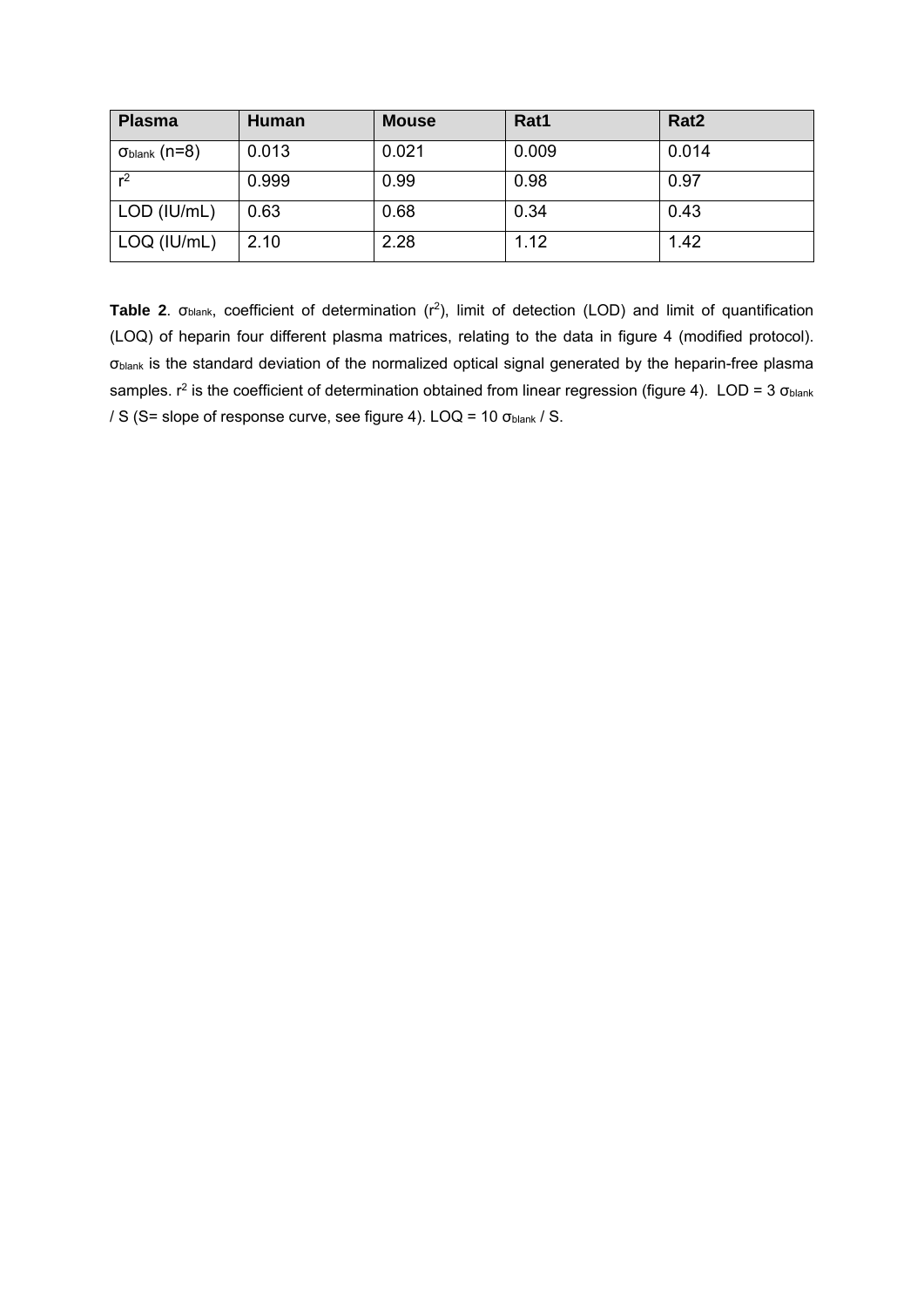#### **Quantification of fucoidan in mouse, rat und human plasma**

Fucoidan from the brown alga *Fucus vesiculosus* has a lower averaged charge density per monosaccharide than heparin, -0.8 vs -1.8 (scheme 3). The weaker binding of Heparin Red to less highly charged polysaccharides leads to a diminished response relative to heparin in the competitive human plasma matrix.[20, 21, 34] The reduced sensitivity toward fucoidan in human plasma can be counteracted by a minor modification of the standard protocol, so that a similar concentration range as for heparin can be addressed. This modified protocol [21] uses a lower Heparin Red concentration (see "Materials and Methods" for details) and has also been applied to fucoidan detection in the present study. Otherwise, fucoidan determination in the different plasma matrices was performed and evaluated as described above for heparin.



**Figure 5**. Fluorescence response (605 nm emission) of Heparin Red to *F. vesiculosus* fucoidan in four different plasma matrices: mouse, rat1, rat2 and human, using a modified protocol (see "Materials and Methods" for details; 20 µl plasma sample is mixed with 80 µL reagent solution in a microplate well). Fucoidan in µg/mL refers to the concentration in spiked plasma samples. Manually performed microplate assays, as described in the "Materials and Methods" section. Averages of duplicate determinations. Sensitivity of the microplate reader has been adjusted (gain 120).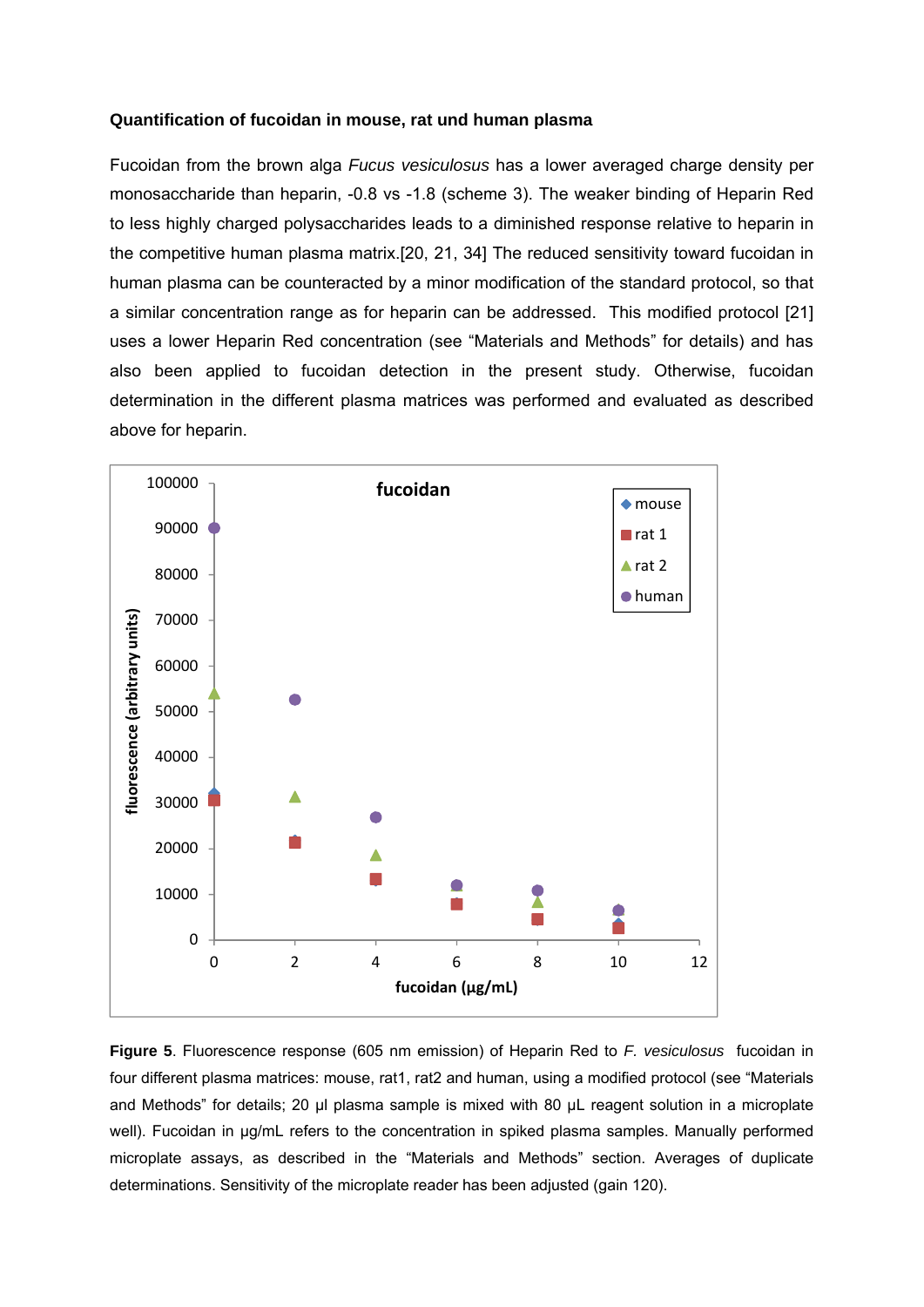

**Figure 6**. Data from figure 5, displayed as normalized fluorescence response (F/F<sub>0</sub>) of Heparin Red to fucoidan in the four different plasma matrices: human, mouse, rat1 and rat2. Linear regression "through origin (heparin = 0 µg/mL;  $F/F_0 = 1$ )" was applied to the heparin concentration range 0-6 µg/mL.

| <b>Plasma</b>              | <b>Human</b> | <b>Mouse</b> | Rat1  | Rat <sub>2</sub> |
|----------------------------|--------------|--------------|-------|------------------|
| $\sigma_{\sf blank}$ (n=8) | 0.031        | 0.046        | 0.071 | 0.03             |
| r <sup>2</sup>             | 0.95         | 0.97         | 0.98  | 0.91             |
| LOD (IU/mL)                | 0.60         | 1.03         | 1.63  | 0.62             |
| LOQ (IU/mL)                | 1.97         | 3.45         | 5.42  | 2.06             |

Table 3. σ<sub>blank</sub>, coefficient of determination (r<sup>2</sup>), limit of detection (LOD) and limit of quantification (LOQ) for fucoidan in four different plasma matrices, relating to the data in figure 6. σ<sub>blank</sub> is the standard deviation of the normalized optical signal generated by the heparin-free plasma samples. r<sup>2</sup> is the coefficient of determination obtained from linear regression (figure 6). LOD = 3  $\sigma_{\text{blank}}$  / S (S= slope of response curve, see figure 6). LOQ = 10  $\sigma_{\text{blank}}$  / S.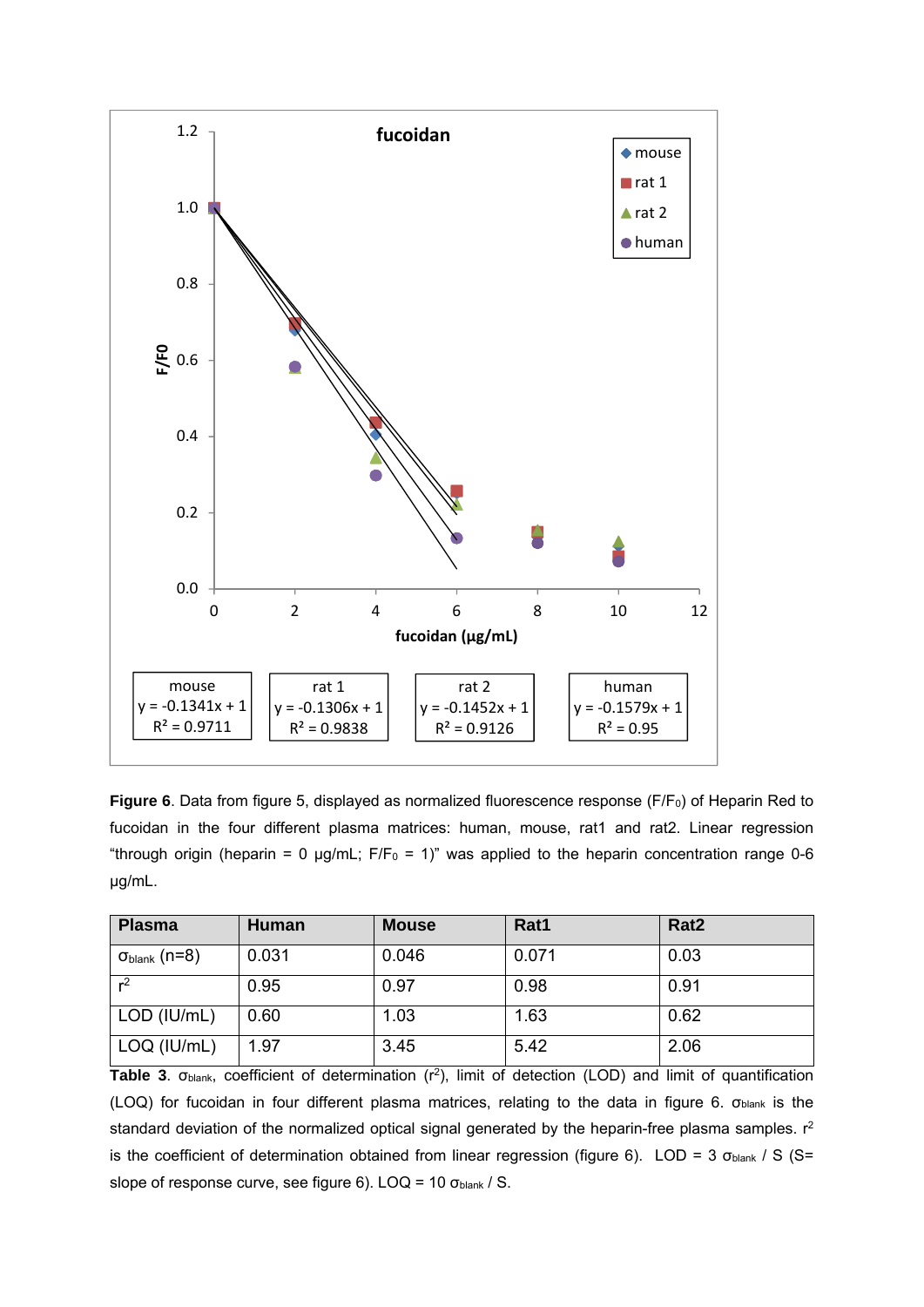Fluorescence response follows similar trends as for heparin: Heparin Red fluorescence is lower in the rodent plasmas (figure 5), but normalized response to fucoidan comparable for all four plasmas (figure 6). Compared with the standard protocol for heparin (figure 2, table 1), standard deviation of the rodent plasma blanks is significantly smaller (table 3) for this modified protocol using a lower Heparin Red concentration, resulting in lower LOD and LOQ. Addition of MgCl<sub>2</sub> again leads to a siginificant enhancement of Heparin Red fluorescence in the rodent plasmas (figure 7), along with a somewhat diminished response. The beneficial effect of MgCl<sub>2</sub> on  $\sigma_{\text{blank}}$ , LOD and LOQ (table 4 vs table 3) for fucoidan detection is present but less pronounced than for heparin detection (table 2 vs table 1).



**Figure 7**. Fluorescence response (605 nm emission) of Heparin Red to heparin in four different plasma matrices: mouse, rat1, rat2 and human, using a modified protocol with a reagent solution containing 50 mM MgCl<sub>2</sub> (see "Materials and Methods" for details; 20 µl plasma sample is mixed with 80 uL reagent solution in a microplate well). Fucoidan in ug/mL refers to the concentration in spiked plasma samples. Manually performed microplate assays, as described in the "Materials and Methods" section. Averages of duplicate determinations. Sensitivity of the microplate reader has been adjusted (gain 120).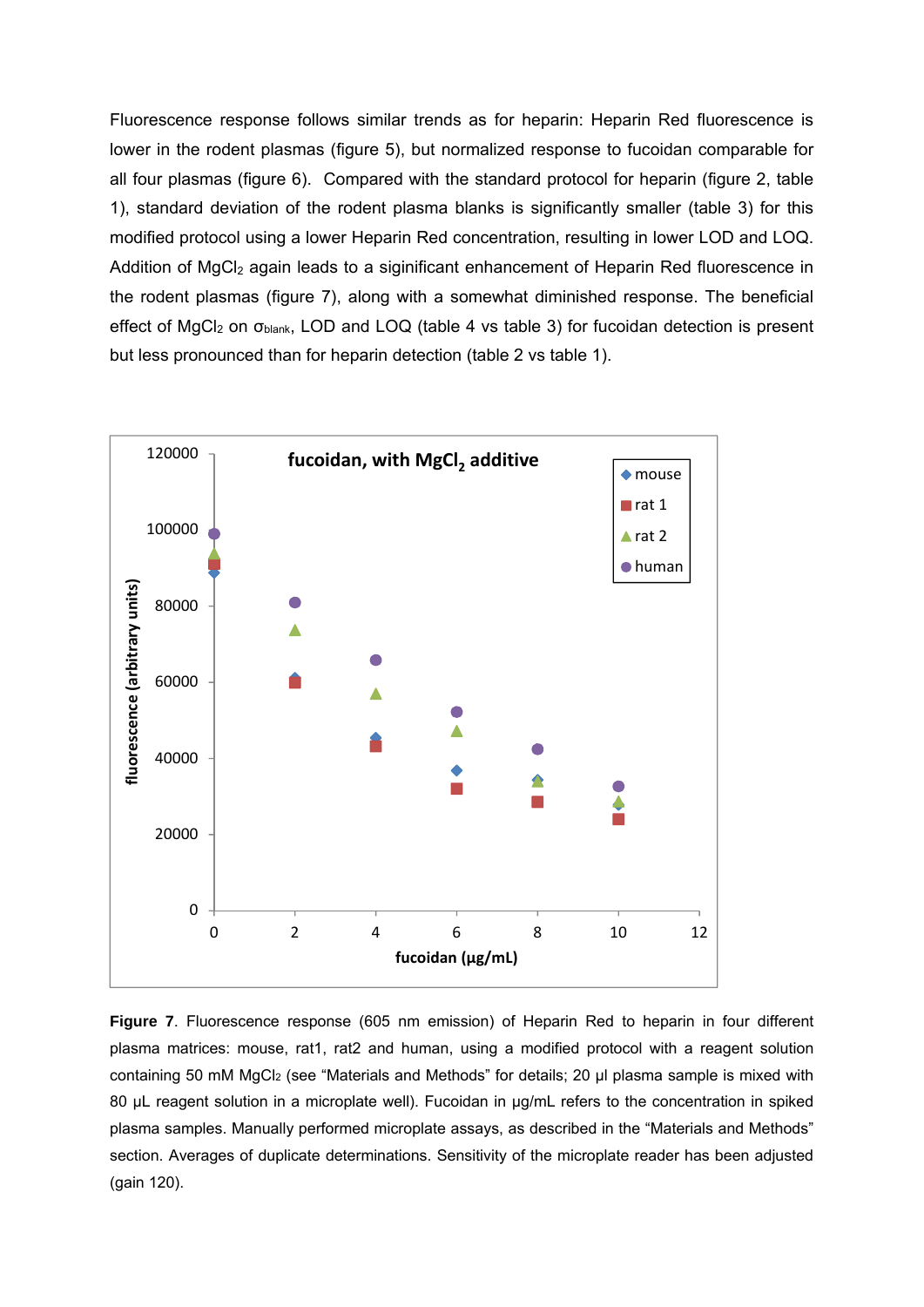

Figure 8. Data from figure 7, displayed as normalized fluorescence response (F/F<sub>0</sub>) of Heparin Red to fucoidan in the four different plasma matrices: human, mouse, rat1 and rat2. Linear regression "through origin (heparin = 0 µg/mL;  $F/F_0 = 1$ )" was applied to the heparin concentration range 0-6 µg/mL.

| <b>Plasma</b>              | <b>Human</b> | <b>Mouse</b> | Rat1  | Rat <sub>2</sub> |
|----------------------------|--------------|--------------|-------|------------------|
| $\sigma_{\sf blank}$ (n=8) | 0.015        | 0.037        | 0.023 | 0.015            |
| r <sup>2</sup>             | 0.99         | 0.92         | 0.92  | 0.97             |
| LOD (IU/mL)                | 0.55         | 1.01         | 0.58  | 0.51             |
| LOQ (IU/mL)                | 1.84         | 3.36         | 1.92  | 1.70             |

**Table 4**. σblank, coefficient of determination (r2), limit of detection (LOD) and limit of quantification (LOQ) for fucoidan in four different plasma matrices, relating to the data in figure 8. σblank is the standard deviation of the normalized optical signal generated by the fucoidan-free plasma samples. r<sup>2</sup> is the coefficient of determination obtained from linear regression (figure 8). LOD = 3  $\sigma_{\text{blank}}$  / S (S= slope of response curve, see figure 8). LOQ = 10 σblank / S.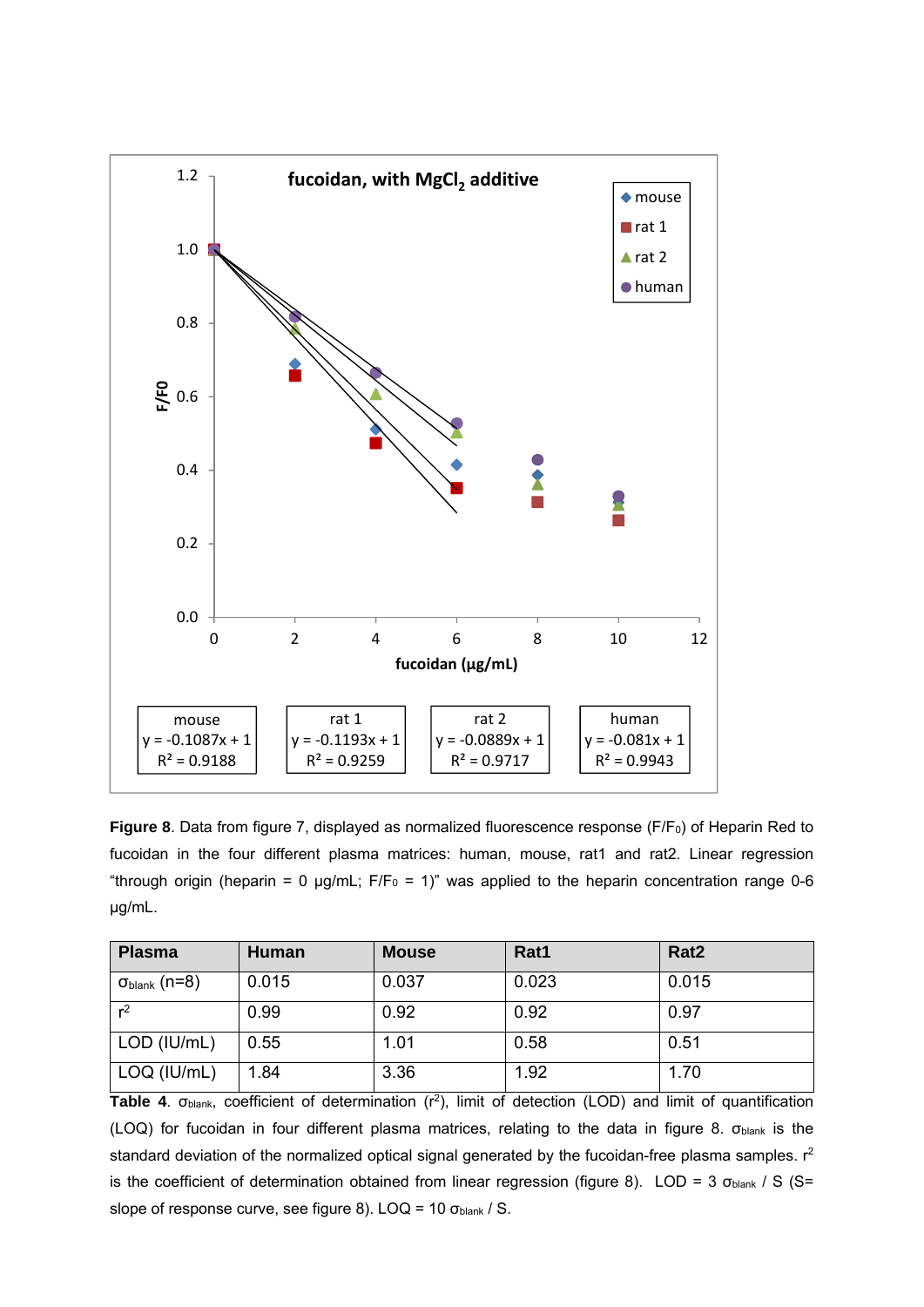## **Conclusion**

This study addresses the need for simple and user-friendly analytical methods for quantifying the blood levels of sulfated polysaccharides in mice and rats in the context of preclinical drug development. The commercially available, direct fluorescence assay Heparin Red was applied to the quantification of heparin, a highly sulfated polysaccharide, and fucoidan, a less sulfated polysaccharide, in spiked mouse and rat blood plasma samples. Application of a standard protocol for human plasma resulted in poorer detection sensitivities for the rodent plasma matrices. Quantification limits (LOQs) for both target analytes could be improved significantly by simple modifications of the protocol, in particular by the addition of magnesium chloride to the assay mixture. The improved protocol provides within the detection range 0-10  $\mu$ g/mL the LOQs 1.1 – 2.3  $\mu$ g/mL for heparin, and 1.7 – 3.4  $\mu$ g/mL for fucoidan (LOQ is defined as 10  $\sigma_{\text{blank}}$  / S,  $\sigma_{\text{blank}}$  being standard deviation of blank and S the initial slope of response curve). The low plasma sample volume of only 20 µL is advantegous in particular when blood samples are collected from mice.

Heparin Red is a promising tool for the preclinical evaluation of sulfated polysaccharides that hold promise as new therapeutics. Polysaccharides of varying sulfation degrees are determined at low µg/mL levels in mouse and rat plasma by a simple mix-and-read microplate assay.

**Conflict of interest.** R. Krämer holds shares in Redprobes UG, Münster, Germany. Other authors: No conflict of interest.

#### **References**

[1] Page C. Heparin and Related Drugs: Beyond Anticoagulant Activity. ISRN Pharmacolgy. 2013; 2013: ID 910743.

[2] Cassinelli G, Naggi A. Old and new applications of non-anticoagulant heparin. Int J Cardiol. 2016; 21251: S14-S21.

[3] Ekman-Ordeberg G, Hellgren M, Akerud A, Andersson E, Dubicke A, Sennstrom M, Byström B, Tzortzatos G, Gomez MF, Edlund M, Lindahl U, Malmström A. Low molecular weight heparin stimulates myometrial contractility and cervical remodeling in vitro. Acta Obstet Gynecol Scand. 2009; 88: 984-989.

[4] Leitgeb AM, Blomqvist K, Cho-Ngwa F, Samje M, Nde P, Titanji V, Wahlgren M. Low anticoagulant heparin disrupts Plasmodium falciparum rosettes in fresh clinical isolates. The Am. J. Trop. Med. Hyg. 2011; 84(3): 390-396.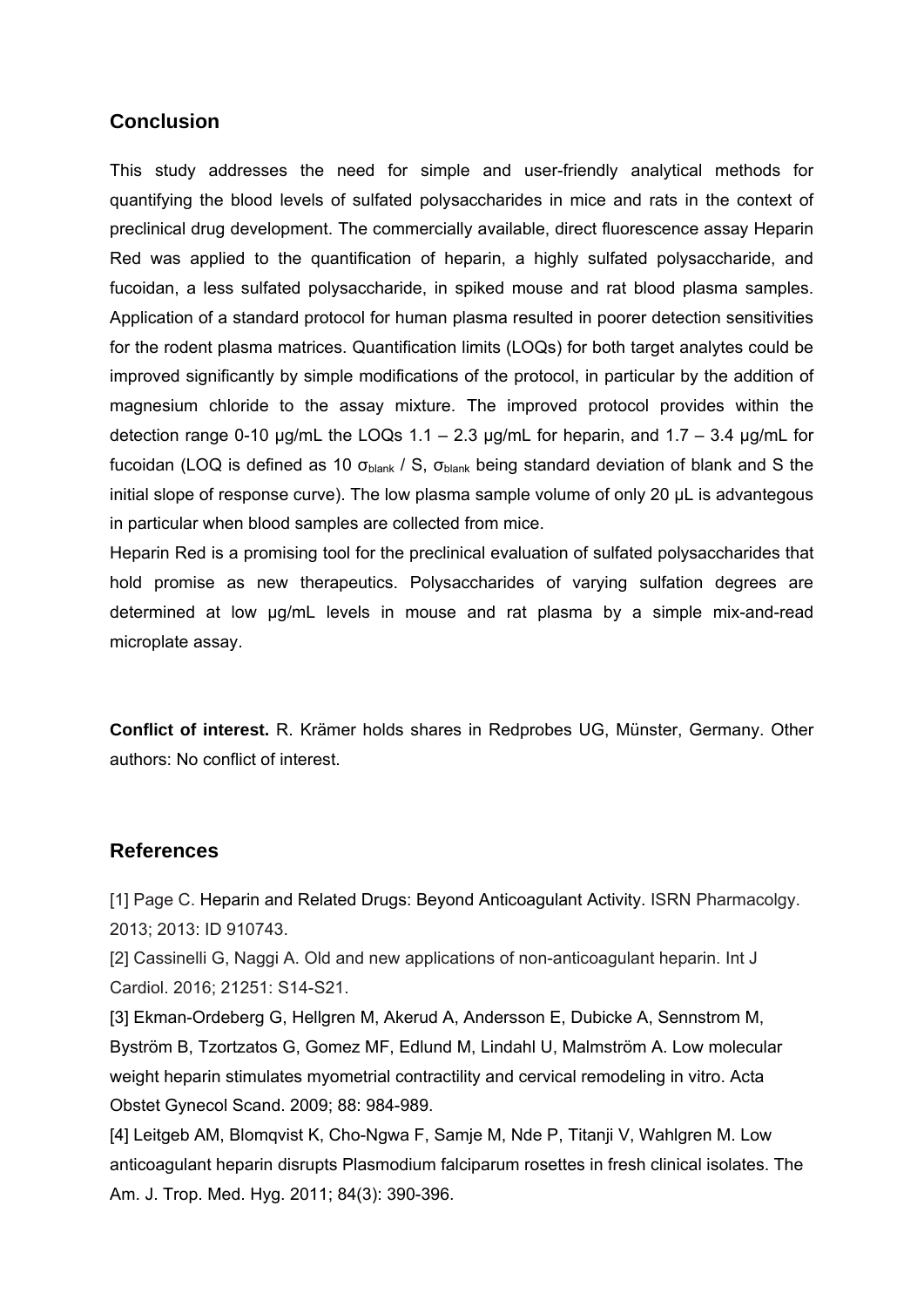[5] Chen P, Lee P, Han K, Fan J, Cheung TT, Hu R, Paik SW, Lee W, Chau G, Jeng L, Wang HJ, Choi JY, Chen C, Cho M, Ho M, Wu C, Lee KS, Mao Y, Hu F, Lai K. A phase III trial of muparfostat (PI-88) as adjuvant therapy in patients with hepatitis virus related hepatocellular carcinoma (HV-HCC) after resection. Ann Oncol. 2017; 28 (suppl 5): 209-268. [6] Dredge K, Brennan T, Brown MP, Lickliter JD, Bampton D, Hammond E, Lin L, Yang Y, Millward M. An open-label, multi-center phase I study of the safety and tolerability of the novel immunomodulatory agent PG545 in subjects with advanced solid tumors. J Clin Oncol. 2017; 35: 3083-3083.

[7] Ritchie JP, Ramani VC, Ren Y, Naggi A, Torri G, Casu B, Yang Y. SST0001 a chemically modified heparin inhibits myeloma growth and angiogenesis via disruption of the heparanase/syndecan-1 axis. Clin Cancer Res. 2011;17: 382-1393.

[8] http://www.checkorphan.org/news/fda-grants-ibsolvmir-orphan-drug-designation-in-thetreatment-of-diabetes-patients-in-the-u-s

[9] Lima M, Rudd T, Yates E. New applications of heparin and other glycosaminoglycans. Molecules. 2017; 22(5): 749/1-749/11.

[10] Alaez-Verson CR, Lantero E, Fernandez-Busquets X. Heparin: new life for an old drug. Nanomedicine. 2017; 12(14): 1727-1744.

[11] Poli M, Asperti, M, Ruzzenenti P, Naggi A, Arosio P. Non-anticoagulant heparins are hepcidin antagonists for the treatment of anemia. Molecules. 2017); 22(4): 598/1-598/9.

[12] Hiebert LM. Proteoglycans and diabetes. Curr Pharm Des. 2017; 23(10): 1500-1509.

[13] Patel S. Therapeutic importance of sulfated polysaccharides from seaweeds: updating the recent findings. Biotech. 2012; 2(3): 171-185.

[14] Fitton JH, Stringer DN, Karpiniec SS. Therapies from fucoidan: an update. Mar Drugs. 2015; 13: 5920-5946.

[15] Bromfield SM, Wilde E, Smith DK. Heparin sensing and binding - taking supramolecular chemistry towards clinical applications. Chem Soc Rev. 2013; 42: 9184-9195, and references cited therein.

[16] Warttinger U, Giese C, Krämer R. Comparison of Heparin Red, Azure A and Toluidine Blue assays for direct quantification of heparins in human plasma.

https://arxiv.org/abs/1712.03377

[17] Szelke H, Schuebel S, Harenberg J, Kraemer, R. A fluorescent probe for the quantification of heparin in clinical samples with minimal matrix interference. Chem Commun. 2010; 46: 1667-1669.

[18] Szelke H, Harenberg J, Schübel S, Krämer R. Interaction of heparin with cationic molecular probes: probe charge is a major determinant of binding stoichiometry and affinity. Bioorg Med Chem Lett. 2010; 20: 1445-1447.

[19] Warttinger U, Giese C, Harenberg J, Holmer E, Krämer R. A fluorescent probe assay